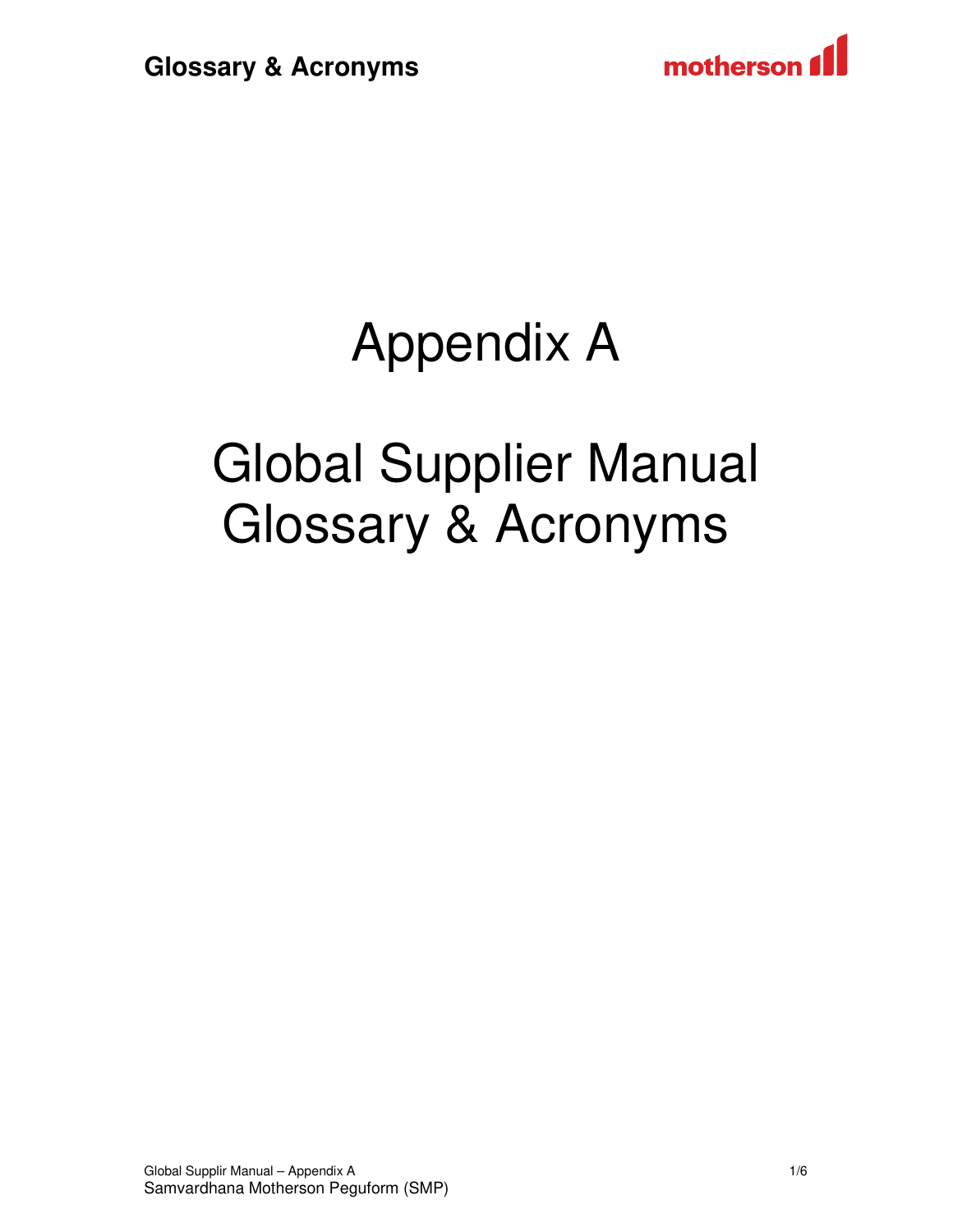

#### GLOSSARY OF TERMS AND ACRONYMS

| Term / Acronym                  | <b>Definition</b>                                                                                                                                                                                                                                                                                                                                                                                                                                                                                                           |
|---------------------------------|-----------------------------------------------------------------------------------------------------------------------------------------------------------------------------------------------------------------------------------------------------------------------------------------------------------------------------------------------------------------------------------------------------------------------------------------------------------------------------------------------------------------------------|
| <b>Accredited</b><br>Laboratory | Is one that has been reviewed and approved by a nationally recognized<br>accreditation body or, as an alternative, a SMR recognized accreditation<br>body, conforming to ISO.IEC Guide 58 for calibration, or test laboratory<br>accreditation to ISO/IEC 17025 or national equivalent.                                                                                                                                                                                                                                     |
| <b>Active Part</b>              | Is a part currently being supplied for original equipment or service applications?<br>The part remains active until tooling scrap authorization is given by SMP.<br>For parts with no SMP-owned tooling or situations where multiple parts are<br>made from the same tool, written confirmation from the SMP Purchasing activity<br>is required to deactivate a part.<br>Note: For bulk materials, "active part" refers to the bulk material contracted,<br>not the parts that are subsequently produced from the material. |
| <b>AIAG</b>                     | Automotive Industry Action Group<br>A North American automotive organization composed of component suppliers<br>and OEM automotive manufacturers, which publishes standardize processes/<br>procedures.                                                                                                                                                                                                                                                                                                                     |
| <b>AL</b>                       | <b>Assessment Level</b>                                                                                                                                                                                                                                                                                                                                                                                                                                                                                                     |
| <b>APQP</b>                     | <b>Advanced Product Quality Planning</b><br>A structure activity that plans, tracks and reports the development of a process<br>to manufacture a component/material/assembly to meet customer requirements.                                                                                                                                                                                                                                                                                                                 |
| <b>Appearance Item</b>          | Is a product that is visible once the end-item is assembled? Certain appearance<br>items will be identified on engineering drawings. In these cases special approval<br>is required for appearance (grain, gloss, texture, etc.).                                                                                                                                                                                                                                                                                           |
| <b>ASN</b>                      | <b>Advance Shipping Notice</b><br>An EDI transaction that contains various information regarding the shipment of<br>parts/materials.                                                                                                                                                                                                                                                                                                                                                                                        |
| <b>Bulk Material</b>            | Is a substance (ie; a non-dimensional solid, liquid, gas) such as adhesives,<br>sealants, chemicals, coatings, fabrics, lubricants, etc. A bulk material may<br>become a production material is issued a SMP production part number<br>(see Production Material).                                                                                                                                                                                                                                                           |
| <b>BIP</b>                      | <b>Business improvement process</b>                                                                                                                                                                                                                                                                                                                                                                                                                                                                                         |
| B2B                             | <b>Business to Business</b>                                                                                                                                                                                                                                                                                                                                                                                                                                                                                                 |
| <b>BOM</b>                      | <b>Bill of Material</b>                                                                                                                                                                                                                                                                                                                                                                                                                                                                                                     |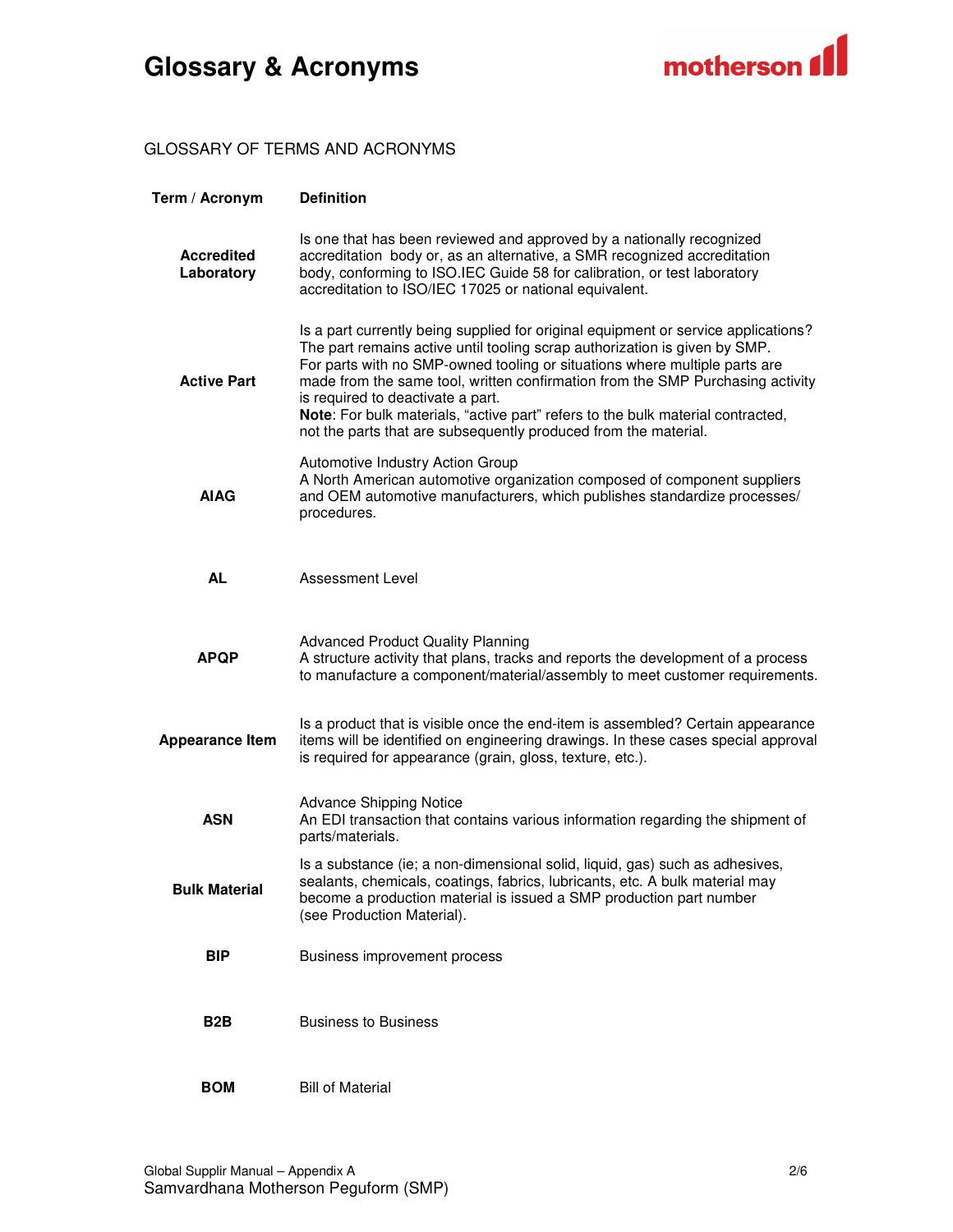

| <b>CCC</b>                      | China Compulsory Certification                                                                                                                                                                                                                                                                            |
|---------------------------------|-----------------------------------------------------------------------------------------------------------------------------------------------------------------------------------------------------------------------------------------------------------------------------------------------------------|
| <b>COP</b><br>(carry over part) | Any material that is currently being used and that is planned to be used for the<br>next model year also, a period of downtime between model years production<br>required to make necessary facility and tooling changes as well as material<br>relocations to facilitate the new model program.          |
| <b>Characteristics</b>          | Any distinctive property or attribute of a product, process or service that can<br>be described or measured to determine conformance and nonconformance to<br>specified requirements.                                                                                                                     |
| <b>Conflict Minerals</b>        | Minerals that originate from the Democratic Republic of the Congo (DRC) and<br>Adjoining countries, as listed on http://www.conflictfreesmelter.org/                                                                                                                                                      |
| Cpk                             | Process Capability Index.<br>The capability index for a stable process (in-process / long term).                                                                                                                                                                                                          |
| <b>CSL</b>                      | <b>Controlled Shipping Level</b>                                                                                                                                                                                                                                                                          |
| <b>D-FMEA</b>                   | Design Failure Mode and Effect Analysis<br>A document generated during the design phase that identifies and establishes<br>controls for potential failures in a component/material/assembly.                                                                                                              |
| <b>Disposition</b>              | An action to determine how a nonconformance is to be resolved                                                                                                                                                                                                                                             |
| DMN                             | Defective Material Notice<br>A product(s) non-fulfillment of a specified requirement.                                                                                                                                                                                                                     |
| DMR                             | Defective Material Report<br><b>Supplier Rejection</b>                                                                                                                                                                                                                                                    |
| <b>DSAT</b>                     | Documents with Special Archiving Time                                                                                                                                                                                                                                                                     |
| DVP&R                           | Design Validation Plan & Report                                                                                                                                                                                                                                                                           |
| <b>DWI</b>                      | Department Work Instructions                                                                                                                                                                                                                                                                              |
| <b>EDI</b>                      | Electronic Data Interchange<br>Method of communication information by using computers to transmit coded data.                                                                                                                                                                                             |
| ELV / IMDS                      | End-of-Vehicle-Life / International Materials Data System.<br>ELV is a regulatory requirement to eliminate hazardous materials from current<br>production components. IMDS is the data system used to collect and report on<br>the materials that make up components and assemblies.                      |
| <b>Error-Proofing</b>           | Error-Proofing is the use of techniques during the design phase of a product to<br>ensure the product will function as intended for the useful life of the product and<br>that the product can only be assembled or manufactured per design intent with<br>the least risk for an error during processing. |

**ES** Engineering Specification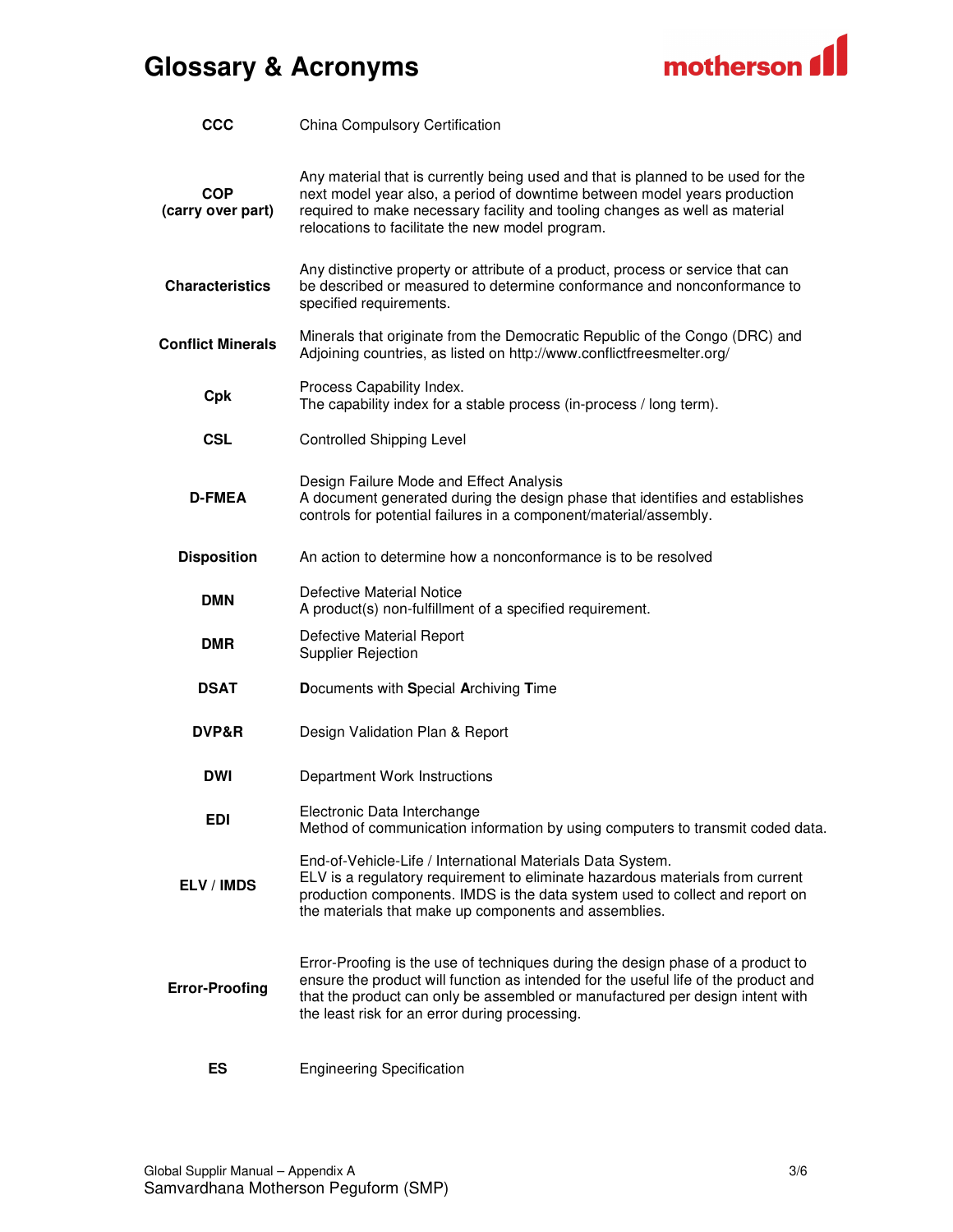

| <b>Expendable</b><br><b>Containers</b> | All shipping devices such as drums, skids, pallets, reels, boxes, racks, bags, etc.,<br>not requested to be returned.                                                                                                                                                                                                                                                |
|----------------------------------------|----------------------------------------------------------------------------------------------------------------------------------------------------------------------------------------------------------------------------------------------------------------------------------------------------------------------------------------------------------------------|
| <b>FIFO</b>                            | First In First Out                                                                                                                                                                                                                                                                                                                                                   |
| <b>FTT</b>                             | First Time Through                                                                                                                                                                                                                                                                                                                                                   |
| GR&R                                   | Gage R&R<br>Gage Repeatability & Reproducibility                                                                                                                                                                                                                                                                                                                     |
| <b>IATF</b>                            | <b>International Automotive Task Force</b>                                                                                                                                                                                                                                                                                                                           |
| ILO                                    | International Labour Organization                                                                                                                                                                                                                                                                                                                                    |
| <b>IQ Meeting</b>                      | <b>Incoming Quality Meeting</b>                                                                                                                                                                                                                                                                                                                                      |
| <b>ISIR</b>                            | Initial Sample Inspection Report                                                                                                                                                                                                                                                                                                                                     |
| <b>ISO</b>                             | International Organization for Standardization                                                                                                                                                                                                                                                                                                                       |
| <b>KAIZEN</b>                          | The Japanese term for improvement.<br>Continuous improvement involving everyone managers and workers.<br>In manufacturing, Kaizen relates to finding and eliminating waste in Inventory,<br>Waiting, Over-production, Inappropriate processes, defects, transportation and<br>movement or production methods and processes.                                          |
| <b>LPA</b>                             | <b>Layered Process Audit</b>                                                                                                                                                                                                                                                                                                                                         |
| <b>LEAN</b><br><b>Manufacturing</b>    | It is a system of operation, which is appropriate for an organization, regardless<br>of size in the manufacturing and service sectors. It concentrates on the concept<br>that all activities carried out within the business should maximize the opportunity<br>to Add-Value and that any Non-Added Value activities should be minimized, and<br>ideally eliminated. |
| <b>Mistake-Proofing</b>                | Mistake-Proofing is the use of 100% effective techniques, methods and devices<br>that prevents mistakes (primary) or detects mistakes (secondary) at the source<br>or as near the source as feasible, and prevents the movement of products with<br>mistakes to the next steps in the process.                                                                       |
| Nonconformance                         | deficiency in characteristics, documentation or procedure, which renders the quality<br>of a product or service unacceptable or undetermined. Examples of non-conformances<br>are: physical defects, test failures, inadequate documentation, and deviations from<br>prescribed processing or from any other part of the program.                                    |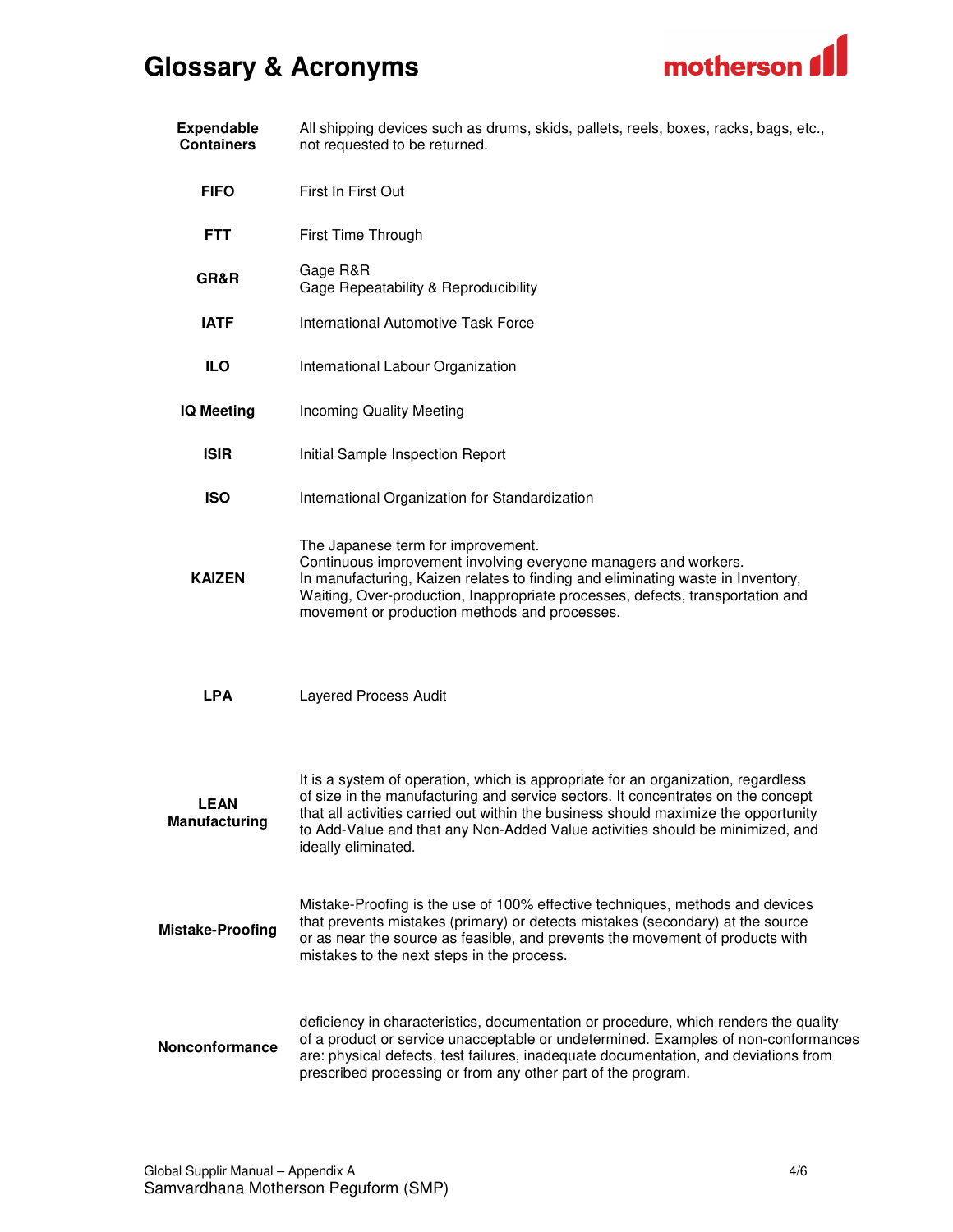

| <b>NDA</b>                    | Non-Disclosure Agreement                                                                                                                                                                                                                                              |
|-------------------------------|-----------------------------------------------------------------------------------------------------------------------------------------------------------------------------------------------------------------------------------------------------------------------|
| <b>NPI</b>                    | New Product Introduction                                                                                                                                                                                                                                              |
| <b>OECD</b>                   | Organisation for Economic Co-operation and Development                                                                                                                                                                                                                |
| <b>OEM</b>                    | Original Equipment Manufacturer<br>Applies to automotive corporations, i.e., BMW, Ford, Daimler-Chrysler, GM,<br>Volkswagen, Audi, etc.                                                                                                                               |
| <b>PDT</b>                    | Product Development Team<br>A cross-functional team charged with bringing a new program/model from award of<br>Business through to volume production. This team can also include sub-suppliers to<br>assist in design, costs, innovation, VA/VE, and production, etc. |
| <b>P-FMEA</b>                 | Process Failure Mode and Effects Analysis<br>A team process that identifies and controls potential failures before the product goes<br>Into production.                                                                                                               |
| <b>PO</b>                     | <b>Purchase Order</b>                                                                                                                                                                                                                                                 |
| <b>PPAP</b>                   | <b>Production Part Approval Process</b><br>A defined process for the validation of new materials and subsequent process changes.                                                                                                                                      |
| Ppm                           | Parts per milion                                                                                                                                                                                                                                                      |
| <b>Ppk</b>                    | Process Capability Index<br>The performance index of a process (short term).<br>Normally used as part of the PPAP process.                                                                                                                                            |
| <b>Production</b><br>material | Is a material which has been issued a production part number by Visiocorp and is<br>Shipped directly to SMP.                                                                                                                                                          |
| <b>PSCR</b>                   | Product Safety & Conformity Representative                                                                                                                                                                                                                            |
| <b>PSW</b>                    | Part Submission Warrant                                                                                                                                                                                                                                               |
| PV                            | Process Validation                                                                                                                                                                                                                                                    |
| QMS                           | <b>Quality Management System</b>                                                                                                                                                                                                                                      |
| <b>REACH</b>                  | Registration, Evaluation, Authorisation and Restriction of Chemicals                                                                                                                                                                                                  |
| <b>RGA</b>                    | Reifegradabsicherung (Maturity level validation)                                                                                                                                                                                                                      |
| <b>SC</b>                     | Significant Characteristic                                                                                                                                                                                                                                            |
| <b>SMG</b>                    | Samvardhana Motherson Group                                                                                                                                                                                                                                           |
| <b>SMP</b>                    | Samvardhana Motherson Peguform                                                                                                                                                                                                                                        |